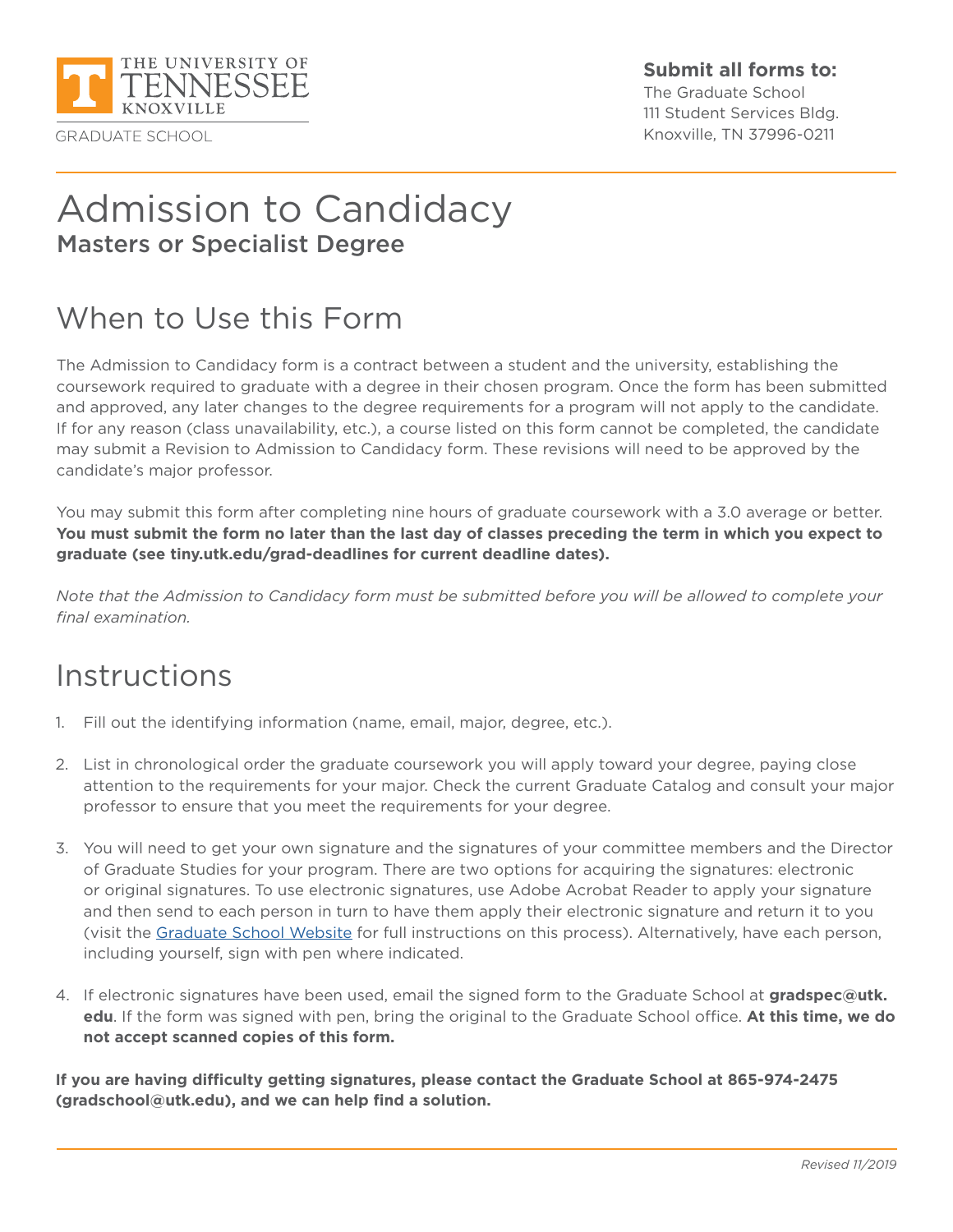

### **Submit all forms to:**

The Graduate School 111 Student Services Bldg. Knoxville, TN 37996-0211

# Admission to Candidacy Masters or Specialist Degree

## Important Considerations

When evaluating your form, the Graduation Specialist will first ensure that you have listed the appropriate major and degree to which you have been admitted. Then, your coursework will be checked against your academic history for accuracy. The Graduation Specialist will also look for the following:

- Degree requirements (Proper number of graduate coursework hours and, if applicable, thesis hours)
- Time Limit (No course used toward the degree may be more than six years old at the time of graduation)
- Transfer courses (Check catalog for restrictions and requirements)
- Signatures of committee members and Director of Graduate Studies (be sure to **print** each name next to signature).

The next step is to complete a graduation application for the term in which you plan to graduate. If your admission to candidacy is approved, you and your major professor will receive an email notification. If not, you will receive a letter explaining what problems exist. It is your responsibility to handle any problems in a timely manner so that your graduation is not delayed.

You should submit your graduation application through MyUTK by the same deadline date as the Admission to Candidacy, the last day of classes preceding the term in which you expect to graduate (see tiny.utk.edu/ grad-deadlines for current deadline dates).

**This form will not be accepted by the Graduate School without electronic or original signatures of the approved committee members and the Director of Graduate Studies. If you are having difficulty getting signatures, please contact the Graduation Specialists at 865-974-2475 (gradspec@utk.edu), and we can help find a solution.**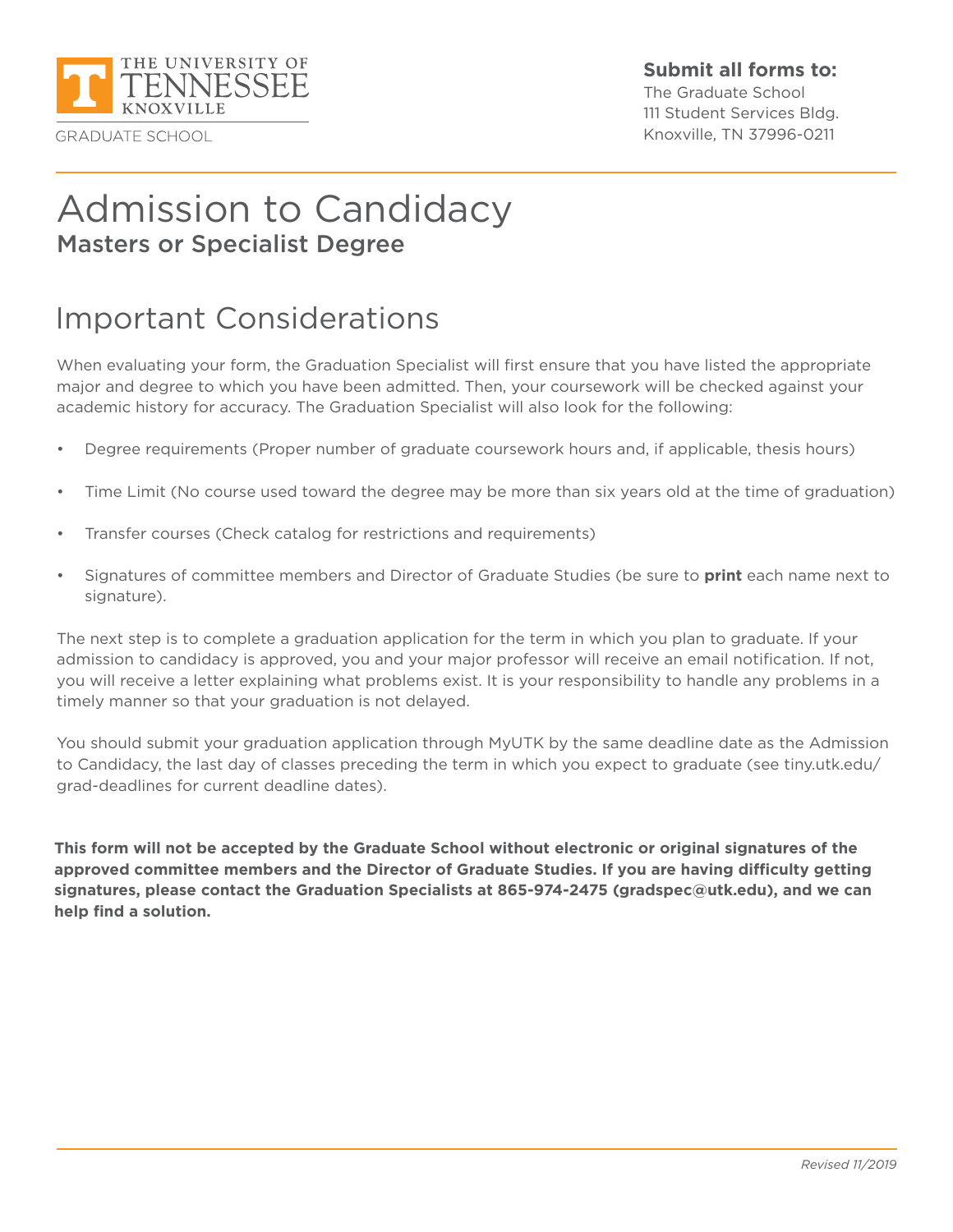

The Graduate School 111 Student Services Bldg. Knoxville, TN 37996-0211

## Admission to Candidacy Masters or Specialist Degree

| Name: and the contract of the contract of the contract of the contract of the contract of the contract of the contract of the contract of the contract of the contract of the contract of the contract of the contract of the |       |                                        |                                                                                                                   |
|-------------------------------------------------------------------------------------------------------------------------------------------------------------------------------------------------------------------------------|-------|----------------------------------------|-------------------------------------------------------------------------------------------------------------------|
| Last                                                                                                                                                                                                                          | First |                                        | Middle                                                                                                            |
|                                                                                                                                                                                                                               |       | To be Completed by the Graduate School |                                                                                                                   |
|                                                                                                                                                                                                                               |       | <i>Date Admitted</i>                   | Term for Degree                                                                                                   |
|                                                                                                                                                                                                                               |       | Dean of the Graduate School            |                                                                                                                   |
|                                                                                                                                                                                                                               |       |                                        |                                                                                                                   |
|                                                                                                                                                                                                                               |       |                                        | <b>Choose One:</b> O Thesis O Course-Only w/Comp. Exam<br>Project O Course-Only w/o Comp. Exam                    |
| <b>Campus (Choose One):</b>                                                                                                                                                                                                   |       |                                        | $\bigcirc$ Knoxville (on-campus) $\bigcirc$ Distance Education (online only) $\bigcirc$ Nashville $\bigcirc$ UTSI |
|                                                                                                                                                                                                                               |       |                                        |                                                                                                                   |

**In chronological order, list only graduate level courses that count towards the degree**

| Year/Term | <b>Course Name Prefix</b> | Course # | <b>Course Title</b> | Hours Grade |  |
|-----------|---------------------------|----------|---------------------|-------------|--|
|           |                           |          |                     |             |  |
|           |                           |          |                     |             |  |
|           |                           |          |                     |             |  |
|           |                           |          |                     |             |  |
|           |                           |          |                     |             |  |
|           |                           |          |                     |             |  |
|           |                           |          |                     |             |  |
|           |                           |          |                     |             |  |
|           |                           |          |                     |             |  |
|           |                           |          |                     |             |  |
|           |                           |          |                     |             |  |
|           |                           |          |                     |             |  |
|           |                           |          |                     |             |  |
|           |                           |          |                     |             |  |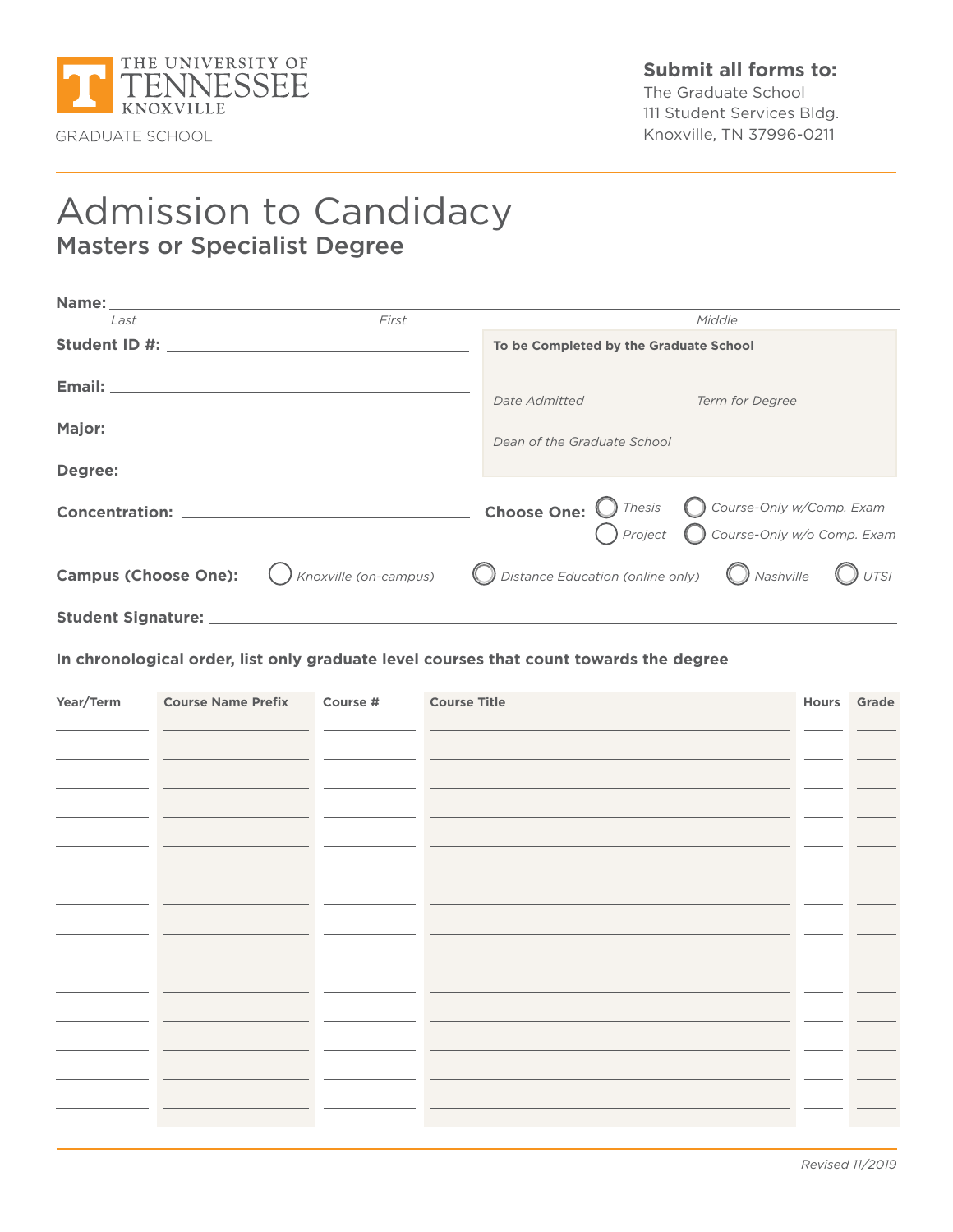#### **Student Name: ID:**

| Year/Term | Course # | Hours |  |
|-----------|----------|-------|--|
|           |          |       |  |
|           |          |       |  |
|           |          |       |  |
|           |          |       |  |
|           |          |       |  |
|           |          |       |  |

#### **Minor:**

| Year/Term | Course # | <b>Hours</b> |  |
|-----------|----------|--------------|--|
|           |          |              |  |
|           |          |              |  |
|           |          |              |  |
|           |          |              |  |

# Transfer Credit

**Name of Institution:**

| Year/Term | Course # | <b>Hours</b> |  |
|-----------|----------|--------------|--|
|           |          |              |  |
|           |          |              |  |
|           |          |              |  |

# Committee Signatures

| <b>Print Name</b>            | <b>Signature</b> | <b>Department</b> |
|------------------------------|------------------|-------------------|
|                              |                  |                   |
| Chairperson                  |                  |                   |
|                              |                  |                   |
| Committee Member             |                  |                   |
| Committee Member             |                  |                   |
|                              |                  |                   |
| Committee Member             |                  |                   |
|                              |                  |                   |
| Director of Graduate Studies |                  |                   |